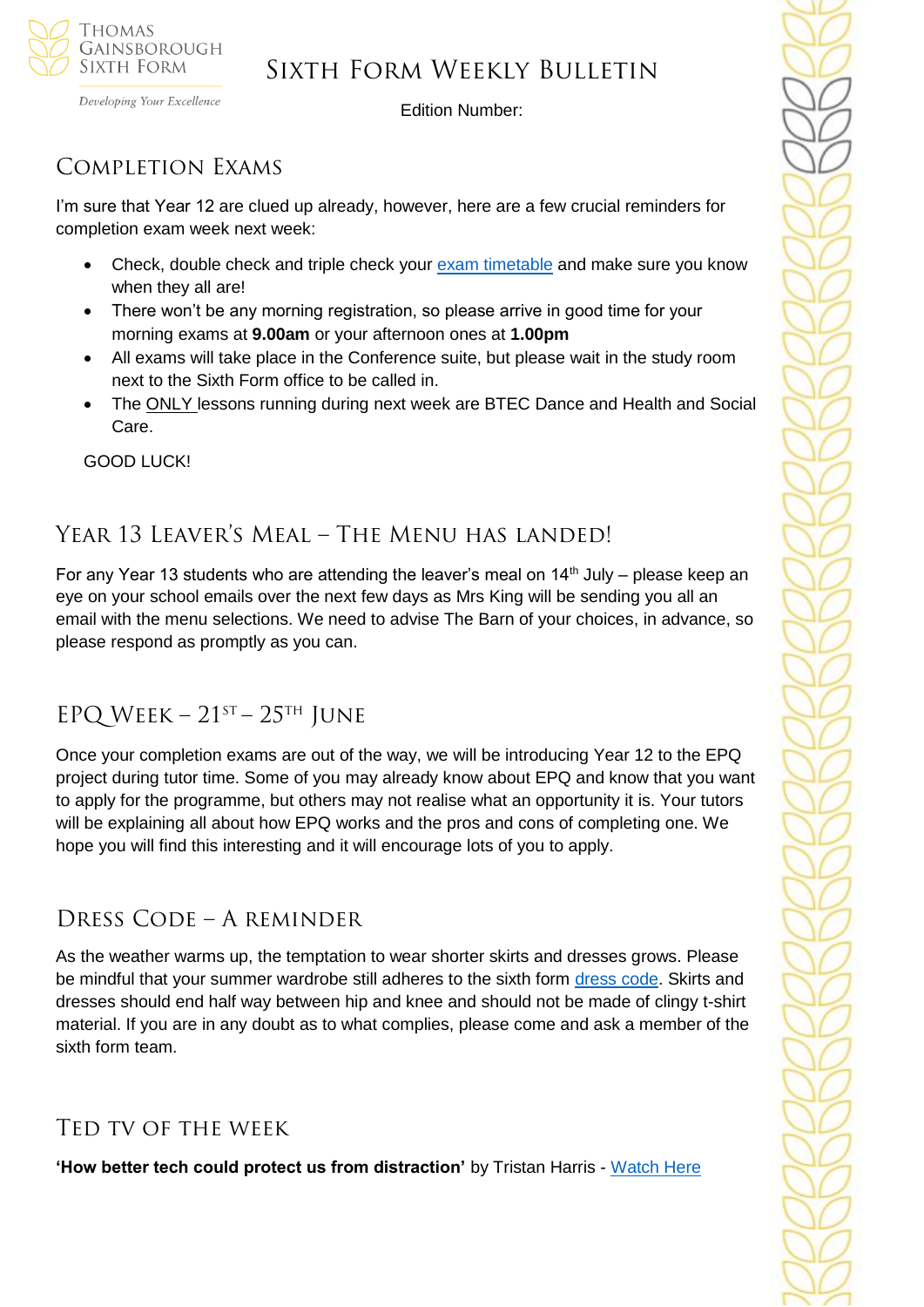

#### Developing Your Excellence

### Sixth Form Weekly Bulletin

Edition Number:

### University News

Read this week's Net Sixth Form bulletin [here.](https://us5.campaign-archive.com/?u=8dedc07ce580600fe618f38c3&id=09f0505650&e=51b5a4fd55)

#### **University Centre of Colchester**

Virtual Open Event – **Wed 16th June at 1800** [Book Here](https://www.colchester.ac.uk/ucc-virtual-open-event/?mc_cid=7521771baf&mc_eid=57ab836060)

#### **GT Scholars Free Parent Webinar**

Join us this **Saturday 12th June at 1pm** for a free online parent webinar. During this expertled webinar, Dr Aderemi Banjoko, Director of NextGenFL, will be explaining how you can guide your child when it comes to wealth and finance. You'll also gain tools that you can use to introduce your child to investing. To book your spot, click [here.](https://5i9pf.r.a.d.sendibm1.com/mk/cl/f/o97iu_n1RGCOmVEt71zap4sbyg_JAjYpIDUNao-HmzyW9btCyChbtwsDL5_FeHk9SmZGU_udIHhP3Jf7WT1KRr9SrlnkKOuOYcGR7LC8mZxBqcND4dsrZ7JNQXTiBOwhnnWhh900zMJExufybLadEvRm5ahnp3s-Vtf3OC9dk5zrm6RnVNecKozu7a1qzktlRBlZJbgk1orgT2AtN_CJeBVqvZ1k3XQYN1MkxdChLoIunyERll5E2g)

#### **Goldsmiths University Creative Studio**

If you're in Year 12 and looking at a career in the creative industry, then Goldsmiths Creative Studio will be perfect. This free week-long virtual studio will host talks from Goldsmiths University students on their personal experiences, portfolio advice, and research. The studio will run from **Monday 28th June to Thursday 1st July**, and you can register [here.](https://5i9pf.r.a.d.sendibm1.com/mk/cl/f/9s44UVPLBs4o8McrnVTrb_-SGCSbeGiDFtycy5py1L7zgg4lFZENAmIDH8itNj2QMAwUZWcv6DID7ji4FNxx1yv0DAVnbRaIkVUKxOCTvKp38EkjOo1heit1yx8dvSeOXgbhZyAICrP75wpEcJB_qt_OJ45OS4nWy9_pjvkLY4QRmdTHutstT2KJvcGyo06P7ltPay4Hijm7zMCmbykj9fc0kwrWEJdZrCXqJ-gZdU1JyyEReB54)

#### **Bristol University**

If you are interested in applying to Bristol next year check out these short videos staring Student Ambassadors explaining why they chose their subjects at Bristol [Click here to watch](https://www.youtube.com/playlist?list=PLFZ6Q-G4wIXDP840mWySs8vQktoNRNica)

#### **UCAS Discovery Week**

UCAS/Discovery Week is almost here with live application clinics, personal statement workshops, careers showcase, taster sessions, 100+ unis and employers to explore and meet, and lots more...

#### **Live Lounge top picks:**

#### **DAY**

How to start researching what's right for you | **Tues 22 June – 10:10 - 10:50**

Students' guide: uni vs apprenticeship | **Tues 22 June – 10:55 - 11:35**

Choosing the right course | **Wed 23 June – 12:00 - 12:40**

Applying to Oxford and Cambridge | **Wed 23 June – 12:30 - 13:00**

UCAS application clinic | **Wed 23 June – 13:00 - 13:40**

Secrets to a powerful personal statement | **Thurs 24 June – 13:45 - 14:25**

How to make your CV stand out | **Fri 25 June – 12:15 - 12:55**

#### **NIGHT**

Parents' session and Q&A | **Tues 22 June – 18:40 - 19:20**

Choosing the right uni for you | **Tues 22 June – 19:20 - 20:00**

How to land your dream apprenticeship | **Wed 23 June – 18:45 - 19:25**

Student finance made easy | **Wed 23 June – 19:30 - 20:00**

Real-life student stories and Q&A | **Thurs 24 June – 18:00 - 18:30**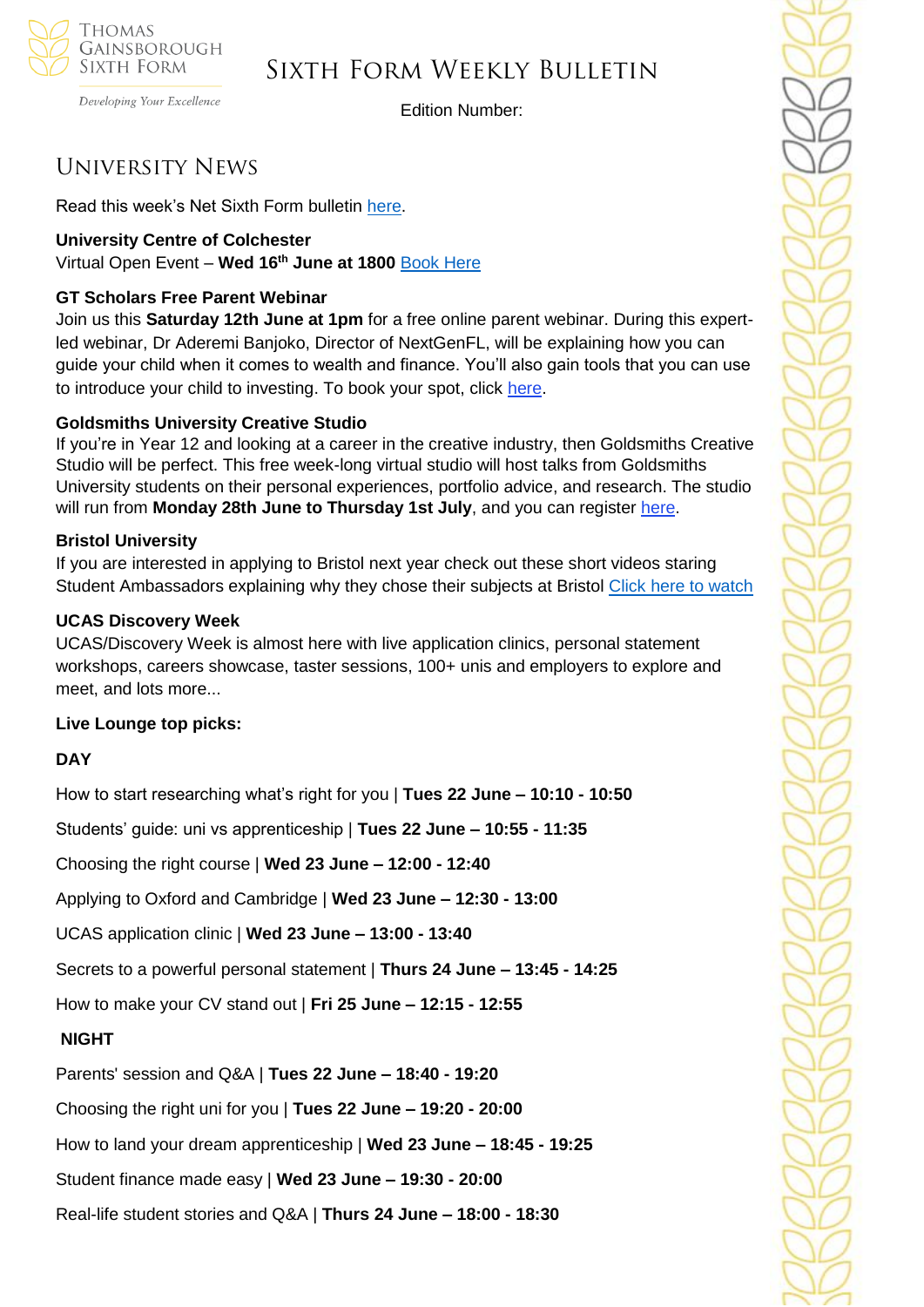

Developing Your Excellence

## Sixth Form Weekly Bulletin

Edition Number:

With live sessions throughout the entire week, you can come along to all five days or dip in for just an hour. Whatever it takes to get the answers and advice you need. Plus, every student who registers will get full access on-demand for 30 days after. Sign up and find out [more here.](https://www.ucas.com/registration?reference=event-393976)

#### **Oxbridge Admissions Events**

Registration has opened for interactive Q&A sessions with Oxbridge Admissions Tutors specifically for Year 12 students. We'd love for you to come along and ask our Admissions Tutors any questions you have about applications. The sessions will take place over Zoom Webinar as with the [other events in our Year 12 series.](https://www.caths.cam.ac.uk/outreach/year-12-to-13-webinar-series) Students won't be able to enable cameras or microphones but you can type questions (anonymously, if you prefer) using the Q&A box.

- Arts/Humanities Q&A | **22nd June 6-7pm** | Register at: [https://zoom.us/webinar/register/WN\\_\\_yLG01E5S2mvhx-wuNbHsQ](https://zoom.us/webinar/register/WN__yLG01E5S2mvhx-wuNbHsQ)
- Sciences Q&A | **29th June 6-7pm** | Register at: [https://zoom.us/webinar/register/WN\\_PDbDc4xSS7OK2lNBCNOJnw](https://zoom.us/webinar/register/WN_PDbDc4xSS7OK2lNBCNOJnw)

#### **Oxbridge Subject Specific Study Evenings**

These are for Year 12s and will include an academic session from tutors, a Q+A with current undergraduates studying the subject, and an admissions session with advice on how to put together a strong application. We encourage students to sign up to these sessions even if they're interested in relating subjects but haven't fully made up their mind (e.g. coming to the Chemistry session if they are interested in Biochemistry or coming to the Classics session if they're considering History-based degrees).

• English Study Evening – **Mon 14th June, 5-6.45pm**

To register: [https://zoom.us/webinar/register/WN\\_gsOMwCiuThitHa8mn7cDSg](https://zoom.us/webinar/register/WN_gsOMwCiuThitHa8mn7cDSg)

• Chemistry Study Evening – **Tues 15th June, 5-6.45pm**

To register: [https://zoom.us/webinar/register/WN\\_llW2mEgCSo-KASHqboAZ\\_w](https://zoom.us/webinar/register/WN_llW2mEgCSo-KASHqboAZ_w)

• Classics Study Evening – **Wed 16th June, 5-6.45pm**

To register: [https://zoom.us/webinar/register/WN\\_vq3LcLBiTBKNNW0JEtYG8w](https://zoom.us/webinar/register/WN_vq3LcLBiTBKNNW0JEtYG8w)

• Geography Study Evening – **Thurs 17th, 5-6.45pm**

To register: [https://zoom.us/webinar/register/WN\\_UE5Y72stRCS4C37f\\_0Kwfg](https://zoom.us/webinar/register/WN_UE5Y72stRCS4C37f_0Kwfg)

• Engineering Study Evening – **Fri 18th June, 5-6.45pm**

To register: [https://zoom.us/webinar/register/WN\\_VXETXUwCRIaR1BQomHiiSw](https://zoom.us/webinar/register/WN_VXETXUwCRIaR1BQomHiiSw)

#### **Taster Lectures**

- **June 15 @ 09:30 - 10:30** insight4me History of Art British & American Contemporary Art 1945+ with Nottingham (KS5) [Find out more »](https://channeltalent.us10.list-manage.com/track/click?u=145837fa6843e0c349598322a&id=37dca15575&e=155232616c)
- **June 16 @ 12:45 - 13:45** Human Geography: BLM & The Colston Memorial Sheffield (KS5) [Find out more »](https://channeltalent.us10.list-manage.com/track/click?u=145837fa6843e0c349598322a&id=8d9a689481&e=ba0e9a2959)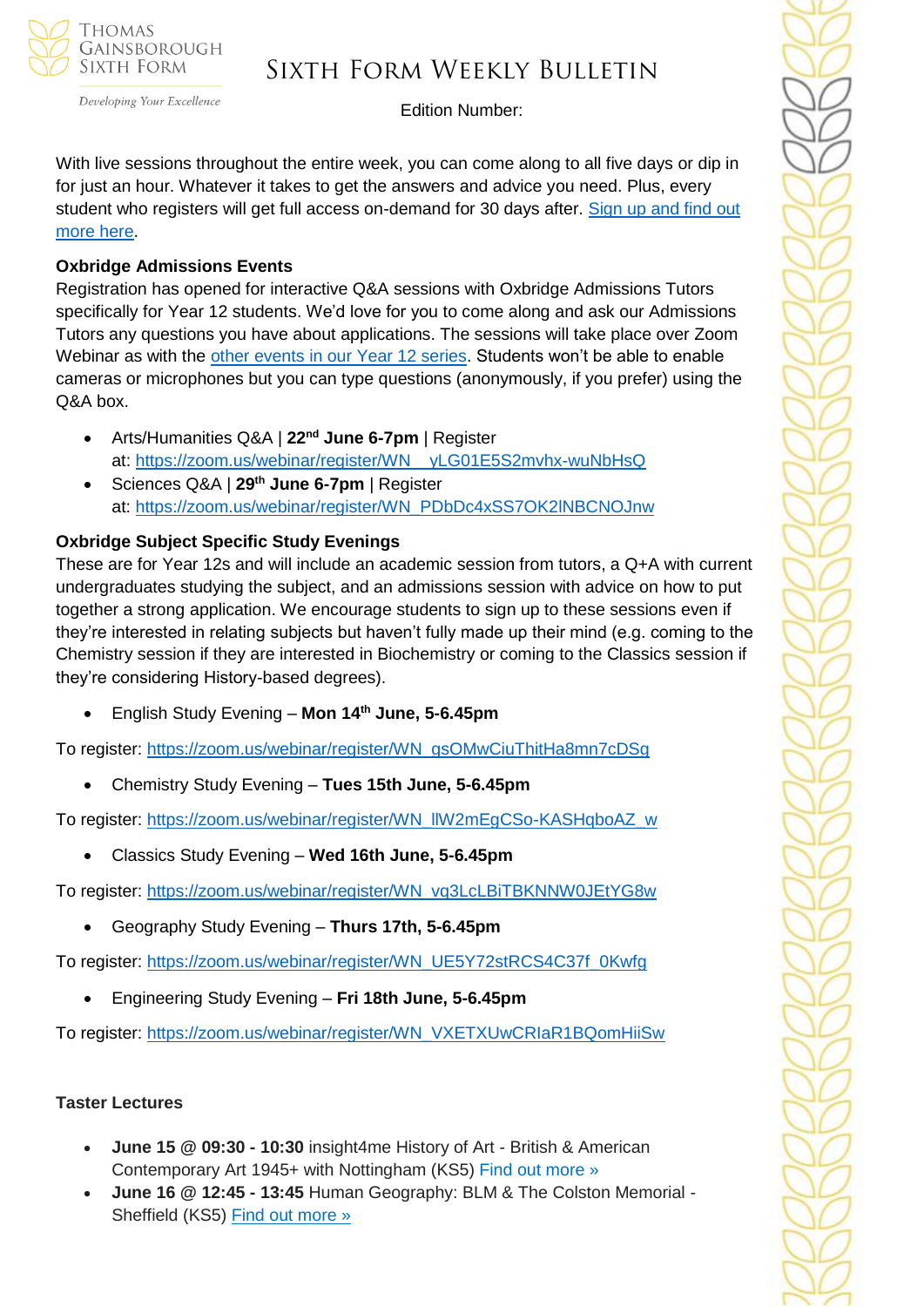

Developing Your Excellence

Edition Number:

- **June 16 @ 16:15 - 17:15** Food Security Interdisciplinary University Perspectives & Debate - UEA (KS4 & KS5) [Find out more »](https://channeltalent.us10.list-manage.com/track/click?u=145837fa6843e0c349598322a&id=fc42d6840a&e=ba0e9a2959)
- **June 17 @ 14:15 - 15:15** Drama: Outdoor Arts Being Spectacular With BGU (KS5) [Find out more »](https://channeltalent.us10.list-manage.com/track/click?u=145837fa6843e0c349598322a&id=ba4e86689b&e=155232616c)
- **June 23 @ 17:00 - 18:00** Before, During and Beyond … Drama & Theatre Studies Study & Careers - Aberystwyth (KS4 & KS5) [Find out more »](https://channeltalent.us10.list-manage.com/track/click?u=145837fa6843e0c349598322a&id=81f0757071&e=155232616c)
- **June 24 @ 11:15 - 12:15** Music: Exploring Recording Analysis Techniques With BGU (KS5) [Find out more »](https://channeltalent.us10.list-manage.com/track/click?u=145837fa6843e0c349598322a&id=54046201da&e=155232616c)
- **June 24 @ 17:00 - 18:00** Before, During and Beyond … Geography Study & Careers - Aberystwyth (KS4 & KS5) [Find out more »](https://channeltalent.us10.list-manage.com/track/click?u=145837fa6843e0c349598322a&id=f2807458ca&e=ba0e9a2959)
- **June 24 @ 14:15 - 15:15** Film Studies Experimental Film (1960-2000) With Nottingham & UEA (KS5) [Find out more »](https://channeltalent.us10.list-manage.com/track/click?u=145837fa6843e0c349598322a&id=55968f6c6f&e=155232616c)
- **June 30 @ 14:15 - 15:00** HE Guidance: Developing Your Skills & Experience For Post 18 Applications - Sheffield (KS5) [Find out more »](https://channeltalent.us10.list-manage.com/track/click?u=145837fa6843e0c349598322a&id=173131be7a&e=155232616c)
- **July 13 @ 17:00 - 18:00** Before, During and Beyond … Film & TV Study & Careers - Aberystwyth (KS4 & KS5) [Find out more »](https://channeltalent.us10.list-manage.com/track/click?u=145837fa6843e0c349598322a&id=83c38d63e7&e=155232616c)

### Careers News

Please remember that if you are looking for inspiration on a future career please go to the TGS Careers TV library in the Careers folder of the shared drive where you will find a folder full or interesting and diverse jobs you could consider.

### **West Suffolk College**

Current available apprenticeships include: Painter and Decorator, Welder and Fabricator, Product Genius (Cars), Joinery, Office Admin, Electrician, Business Admin, Pipe Fitter, Product Design and Development Technician, Hairdressing, Financial Accountant, Electrician, Property Maintenance and many more. See [here f](https://apprenticeships.wsc.ac.uk/)or more info.

#### **Apprenticeships New Anglia**

To search for a list of current opportunities in your area and ask for support in finding the right one for you see the Apprenticeship New Anglia website [here](https://v2.apprenticeshipsnewanglia.co.uk/apprenticeships/search/?s_location=&s_distance=30) .

#### **Medic Mentor Work Experience**

For anyone interested in a career in **medicine** please take part in virtual work experience with MedicMentor. One of our Year 12 students (Poppy Curran) has been awarded a "Highly Commended" Certificate for taking part in 6 sessions which she would recommend to any of her fellow students considering a career in health care. For more information, see <https://medicmentor.co.uk/>

### **NHS Talent Academy Portal**

The virtual work experience opportunities, known as 'Let's Talk About …' sessions, give students the opportunity to meet in groups of a maximum of 5 with health or care professional specific to the career they are interested in pursuing, to find out more about their job role, career journey etc. The idea is that students take the lead in shaping the conversation by asking questions in order to find out the information they want to know. Sessions will last up to an hour. There are also various E-modules available for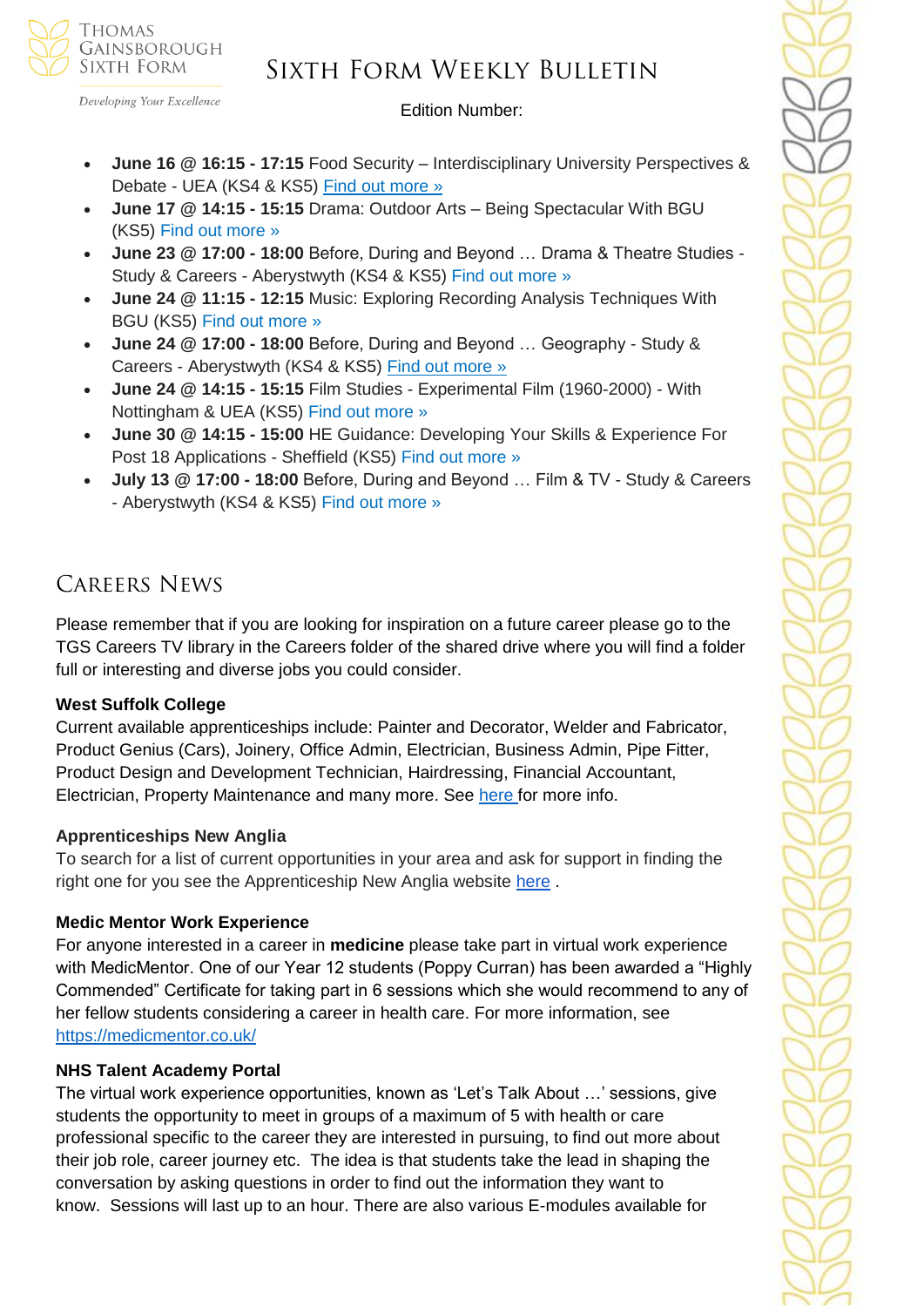

Developing Your Excellence

#### Edition Number:

students to complete which will provide students with an insight into specific careers through a series of videos, tutorials, quizzes and virtual tours.

More information can be found via the [NHS Talent Academy Portal](https://nhstalentacademy.org.uk/work-experience/)

#### **BDO Summer Work Experience**

BDO are the 5th largest accounting firm in the world with over 91,000 employees across 167 countries, and \$10billion in revenue. We have a brand new opportunity we are really excited to share with you! If you are interested in **Business or Accounting** then this is for you!

For one evening only, we are bringing together leaders from BDO to talk to you about their brand new Virtual Insight Week. During the session they will talk to you about the program, an overview of BDO as well as giving you some inside knowledge on how to pass their application process!

Explore BDO Virtual Insight Week runs from **5th–9th July 2021** and is the perfect opportunity to learn more about the world of accountancy. You'll learn about BDO, accounting careers and why what we do is nothing like the number crunching ideas you may have had.

If you'd like to find out more about this program please [sign up](https://www.research.net/r/Explore-BDO) to join our upcoming webinar! We do have very limited places (50 spots for this programme) so if you are interested please do book on ASAP.

### **Technology Work Experience with PWC, IBM, HSBC etc**

We have an amazing **technology** Virtual Work Experience event happening on **5th, 6th & 7th July** that we wanted to let you know about. We are putting together the biggest Technology event of the year in collaboration with PwC, IBM, HSBC, Capgemini, VMware, CGI, Sky, EY and many others!

We'll be sharing information on how the technology industry is evolving and discussing what life is like working for world-leading international technology firms! For the first time since lockdown we will also be doing a live stream from some of the offices at the employers place of work we have involved! We'll also be giving away iPad's, VR Headsets, in-person experience days (when it's safe to do so) and much more!

The online work experience is open to all 15-22 year olds and a certificate of completion will be given out with a digital registration that you'll need to complete.

- **5th, 6th & 7th July - 9:00 - 16:00** each day
- Hear from over 10+ multinational technology employers
- AI, Virtual Reality, Robotics, Cyber and more! + Interactive Workshops & Live Demonstrations!
- Opportunity to ask questions and take part in real work projects!
- **FREE event** (limited places)

Click [here](https://www.research.net/r/Tech-Work-Experience) to apply.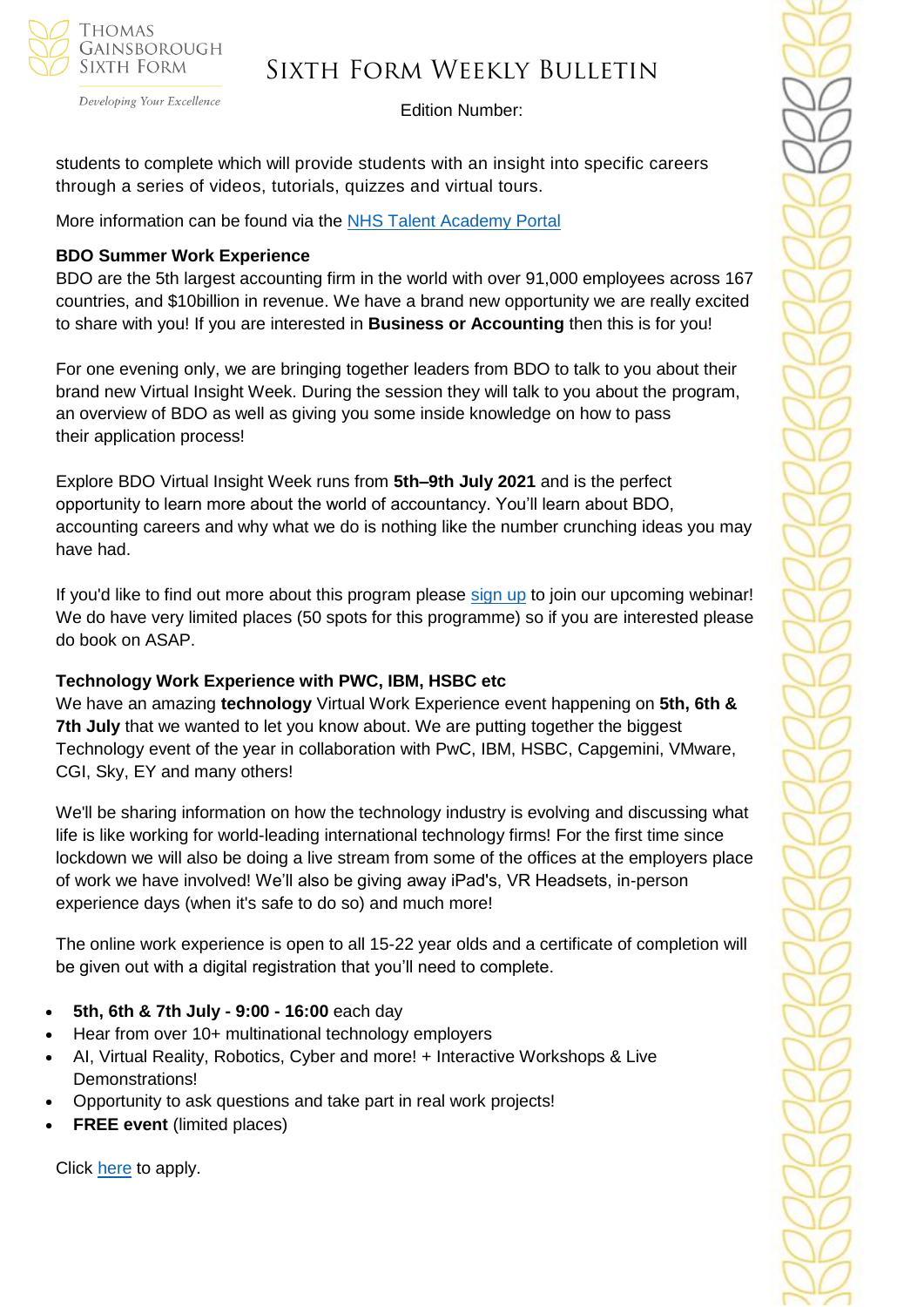

#### Developing Your Excellence

## Sixth Form Weekly Bulletin

Edition Number:

#### **TCS Digital Explorers 2021 - 28th June-1st July 2021**

Tata Consultancy Services (TCS) would like to offer Year 12 students access to a range of fantastic live events as part of their award winning 'Digital Explorers' programme. Students interested in the technology/digital sector will have the unique chance to attend a total of four daily live events that last between 1-1.5 hours featuring digital experts and speakers. Students are encouraged to join all four events; however, they are able to choose which events they attend and attending all four is not a requirement of the programme. Applications close on **Monday 21st June 2021**. [Register here.](https://docs.google.com/forms/d/e/1FAIpQLSdGoqEZ5oWrb6YKsH8d4oNC3i4XD5DTArDYEPgL7Gyh2XXqyw/viewform)

#### **National Grid Virtual Work Experience - 5th-9th July 2021**

Multinational energy company [National Grid](https://go.mykindafuture.com/e/832393/2021-06-10/51536i/170092341?h=exy8NWNhpJj4Nk6A5vsXUxQ9-gM5_ClqhPnjasXrT-w) are offering **Year 12** students the chance to participate in a five day virtual work experience. Focusing on sustainability, students will learn more about what National Grid are doing to help the UK reach Net-Zero by 2030, meet employees through live daily sessions and access employability skills content.

There will be two hours of live content daily (**09:00-10:00 & 13:00-14:00pm**) with the remaining time designed to be flexible to fit around other commitments. The programme is open to all students including those interested in a career in the energy sector! Students can sign-up using this [link.](https://nationalgrid.connectr.co.uk/VWEX/) You will then be prompted to fill in a short application form (this should take no longer than ten minutes). We will then get in touch with all students confirming their spots and send further details.

#### **Speakers for Schools**

#### **Mon 14th June 10-11am - Elma Murray, Chair, Young Scot & Interim Chair, Accounts Commission for Scotland**

Would you like to develop your leadership skills? Elma is passionate about the vital role of public sector services to support local people and the most vulnerable in our communities. She has a specific focus on transformation, young people and children's services, wellbeing and inclusive growth. To register for this event, please email [charlotte.stringfellow@speakersforschools.org](mailto:charlotte.stringfellow@speakersforschools.org)

**Mon 14th June 2-3pm - Moving the Needle panel: Julie Weir, Label Head at Music for Nations, Sony Music, Silvia Montello, Head of Operations, Audio Network; Co-Founder & Director of #remarQabl and Karen Emanuel, CEO of Key Production Group (physical production)**

Are you interested in finding out about what it is like to work in the music industry? Find out about the range of roles on offer in the music industry! To register for this event, please email [charlotte.stringfellow@speakersforschools.org](mailto:charlotte.stringfellow@speakersforschools.org)

**Tues 15th June 5-6pm - Grierson Trust panel event with David DeHaney, Former Trustee and Creative Director of production company Proper Content (who made The School That Tried to End Racism) and Rashida Josiah, freelance Senior Researcher for TV and worked on shows like First Dates and The Circle.**

Interested in working in TV? Want to know how to get into the industry, or hear more about how television and filmmaking can drive forward positive social change? Join us for a panel event with The Grierson Trust, a registered charity that exists to promote documentary filmmaking. The Grierson Trust celebrates the work of documentary-maker, John Grierson